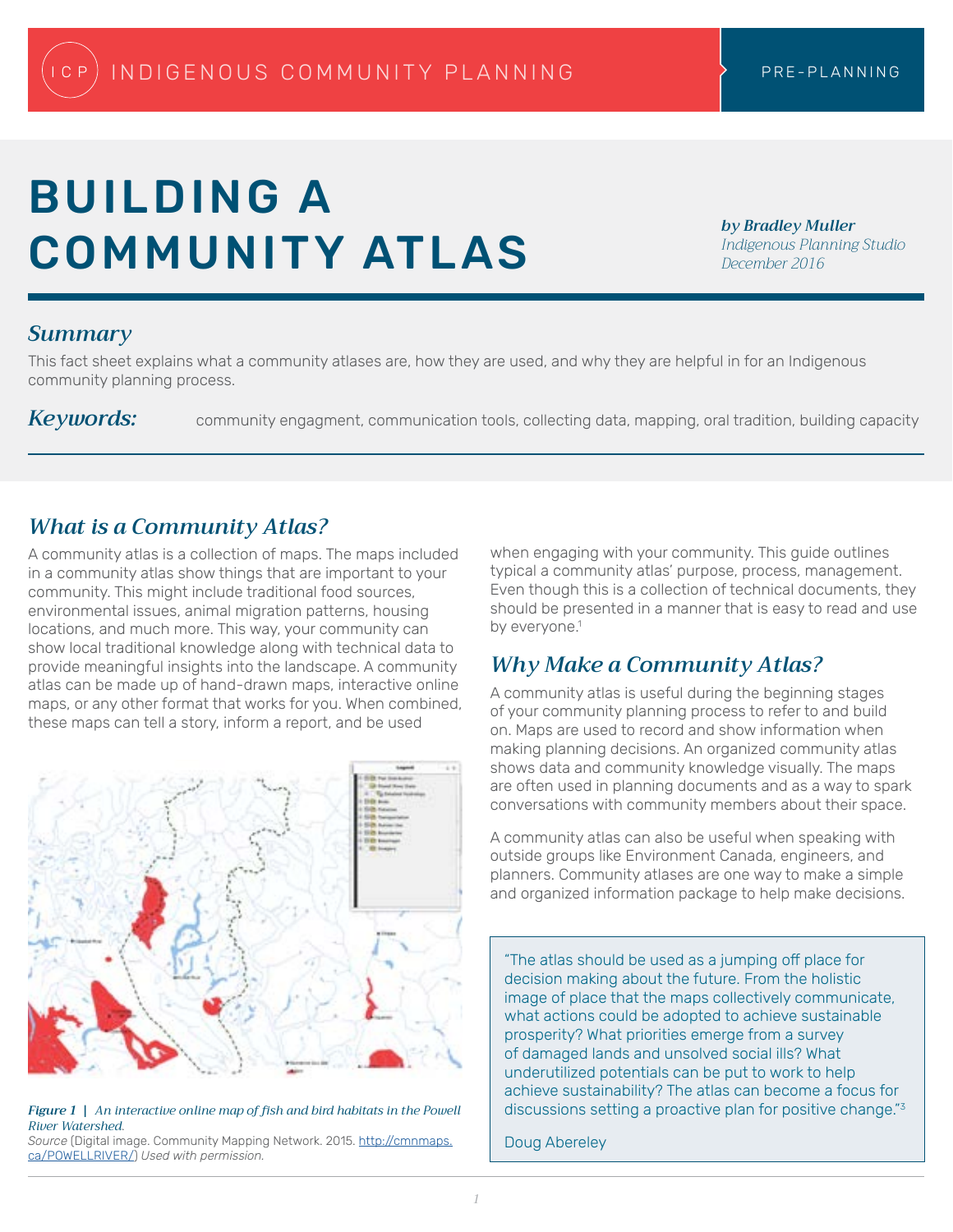Community atlases are also a way to learn more about your community by combining, organizing, and styling maps. For example, the Gulf Islands Ecosystem Community Atlas combined community knowledge, land elevations, and soil make-up. In the end, the map showed both human and environmental interests.2

# *Who Makes a Community Atlas?*

Community involvement is an essential part of the process. Many groups of people can help with a community atlas at different times. Band leadership, government, and others may also be involved with your community atlas depending on your collection of maps. Table 1 outlines who is involved depending on what stage the atlas is in.

# *How do you Create a Community Atlas?*

Before you make your community atlas, clearly lay out its purpose. The purpose will help you decide the style, use, and contents of the community atlas. It is helpful to look at existing maps and mapping resources. Are there already GIS maps? Has the community already created maps?

Once the purpose of the atlas is decided, select the best data and style for the map's purpose. Extra information or maps can be added as an appendix to larger planning documents.

Many communities like to use traditional knowledge and practice as part of their maps. To do this, discuss the structure and contents of the atlas with community members. Community members can improve maps using their local and traditional knowledge. This can also create a sense of ownership and relevance within the community.

# *When do you use a Community Atlas?*

Community atlases can be made and re-made to work for different uses that come up. They can be used to start discussion with community members, band leaders, or consultants. They can be used as data in technical reports.

**Table 1** | Common tasks and people involved in each stage of building a community atlas.

|                                                          | <b>Tasks</b>                                                                                                                                                                                                                                                                                                          | <b>People Involved</b>                                                                                                                                                                                                                                                                                                                                   |
|----------------------------------------------------------|-----------------------------------------------------------------------------------------------------------------------------------------------------------------------------------------------------------------------------------------------------------------------------------------------------------------------|----------------------------------------------------------------------------------------------------------------------------------------------------------------------------------------------------------------------------------------------------------------------------------------------------------------------------------------------------------|
| <b>Preparing to Build Your</b><br><b>Community Atlas</b> | decide the atlas' purpose and think about<br>$\bullet$<br>how it will be used<br>decide what information you will need<br>$\bullet$                                                                                                                                                                                   | involve experts in mapping and land use<br>planning if needed<br>involve community members to ensure<br>they help define the purpose of the atlas<br>and provide locally relevant guidance                                                                                                                                                               |
| <b>Creating Your Community</b><br><b>Atlas</b>           | collect the data and community input you .<br>$\bullet$<br>need<br>organize the data you collected<br>$\bullet$<br>What information is missing or<br>$\bullet$<br>incomplete?<br>How will you want to display this<br>$\bullet$<br>information on maps?<br>How will you analyze and display the<br>$\bullet$<br>data? | depending on the purpose and use of<br>your community atlas you will need input<br>from different people:<br>land use planners<br>$\bullet$<br>mapping technicians<br>$\bullet$<br>local politicians<br>$\bullet$<br>community members                                                                                                                   |
| <b>Using Your Community Atlas</b>                        | if your community made a map for a<br>$\bullet$<br>specific reason, you already know how it<br>will be used.<br>other uses can include:<br>$\bullet$<br>a large community display<br>existing reports or planning<br>documents                                                                                        | your band office may want to include<br>maps from your atlas in reports, plans,<br>and documents<br>land use planners, consultants, and local<br>$\bullet$<br>government may include your atlas in<br>their work<br>your atlas can be used with the broader<br>$\bullet$<br>community as an interactive learning,<br>engagement, and communication tool. |